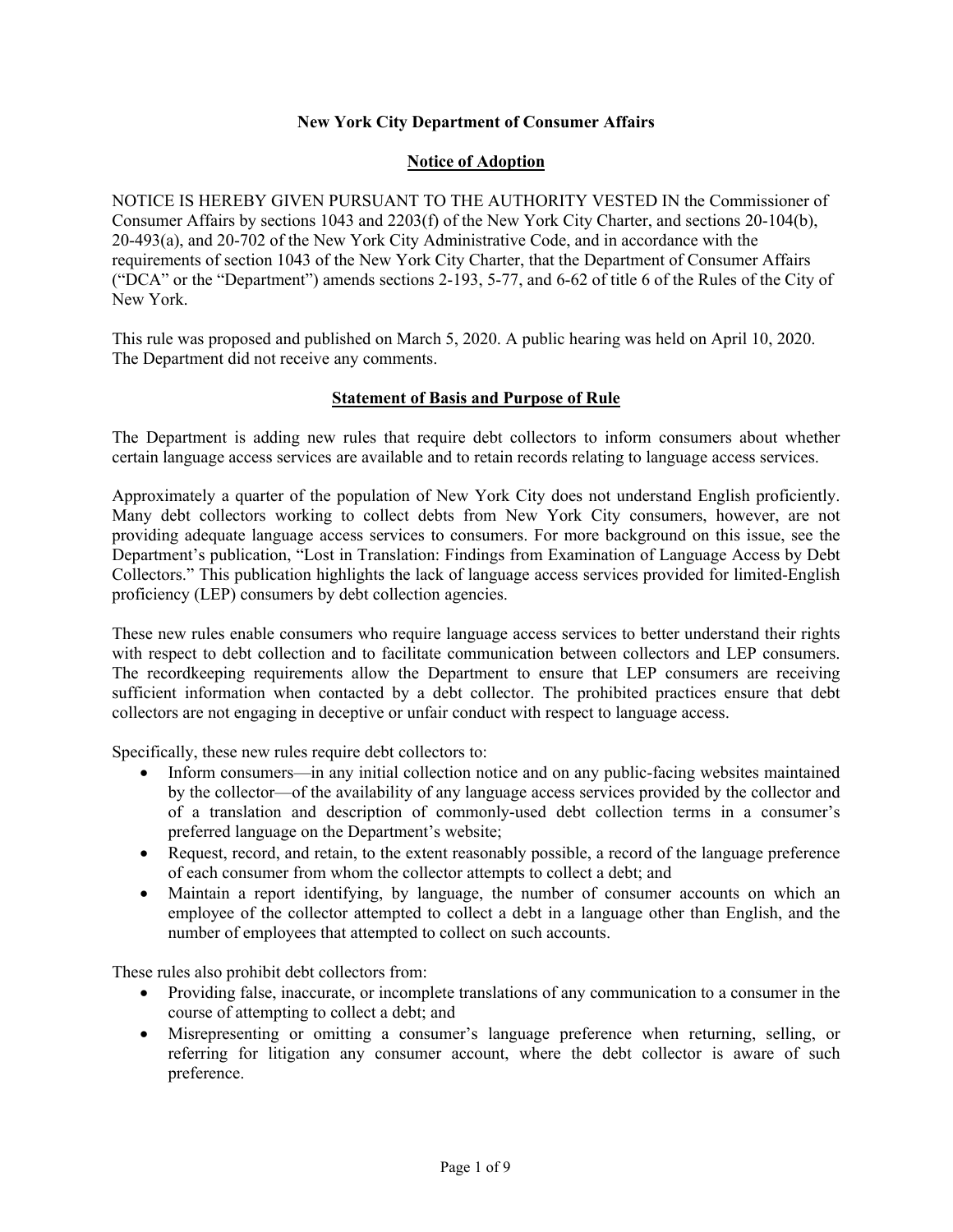New material is underlined. [Deleted material is in brackets.]

"Shall" and "must" denote mandatory requirements and may be used interchangeably in the rules of this department, unless otherwise specified or unless the context clearly indicates otherwise.

## **Rule Amendment**

Section 1. Section 2-193 of Subchapter S of Chapter 2 of Title 6 of the Rules of the City of New York is amended to read as follows:

#### **§ 2-193 Records to be Maintained by Debt Collection Agency.**

 (a) Unless otherwise prohibited by federal, state or local law, a debt collection agency shall maintain a separate file for each debt that the debt collection agency attempts to collect from each consumer, in a manner that is searchable or retrievable by the name, address and zip code of the consumer and the creditor who originated the debt the agency is seeking to collect. The debt collection agency shall maintain in each file the following records to document its collection activities with respect to each consumer:

(1) A copy of all communications with the consumer.

 (2) A record of each payment received from the consumer that states the date of receipt, the method of payment and the debt to which the payment was applied.

 (3) A copy of the debt payment schedule and/or settlement agreement reached with the consumer to pay the debt.

 (4) With regard to any debt that the debt collection agency has purchased, a record of the name and address of the entity from which the debt collection agency purchased the debt, the date of the purchase and the amount of the debt at the time of such purchase.

 (b) A debt collection agency shall maintain the following records to document its collection activities with respect to all consumers from whom it seeks to collect a debt:

 (1) A monthly log of all calls made to consumers, listing the date, time and duration of each call, the number called and the name of the person reached during the call.

 (2) Recordings of complete conversations with all consumers or with a randomly selected sample of at least 5% of all calls made or received by the debt collection agency and a copy of contemporaneous notes of all conversations with consumers. The method used for randomly selecting the recorded calls shall be included in the file where the tape recordings are maintained.

 (3) A record of all cases filed in court to collect a debt. Such record shall include, for each case filed, the name of the consumer, the identity of the originating creditor, the amount claimed to be due, the civil court index number and the court and county where the case is filed, the date the case was filed, the name of the process server who served process on the consumer, the date, location and method of service of process, the affidavit of service that was filed and the disposition for each case filed. Such record shall be filed in a manner that is searchable or retrievable by the name, address and zip code of the consumer and the creditors who originated the debts that the debt collection agency is seeking to collect.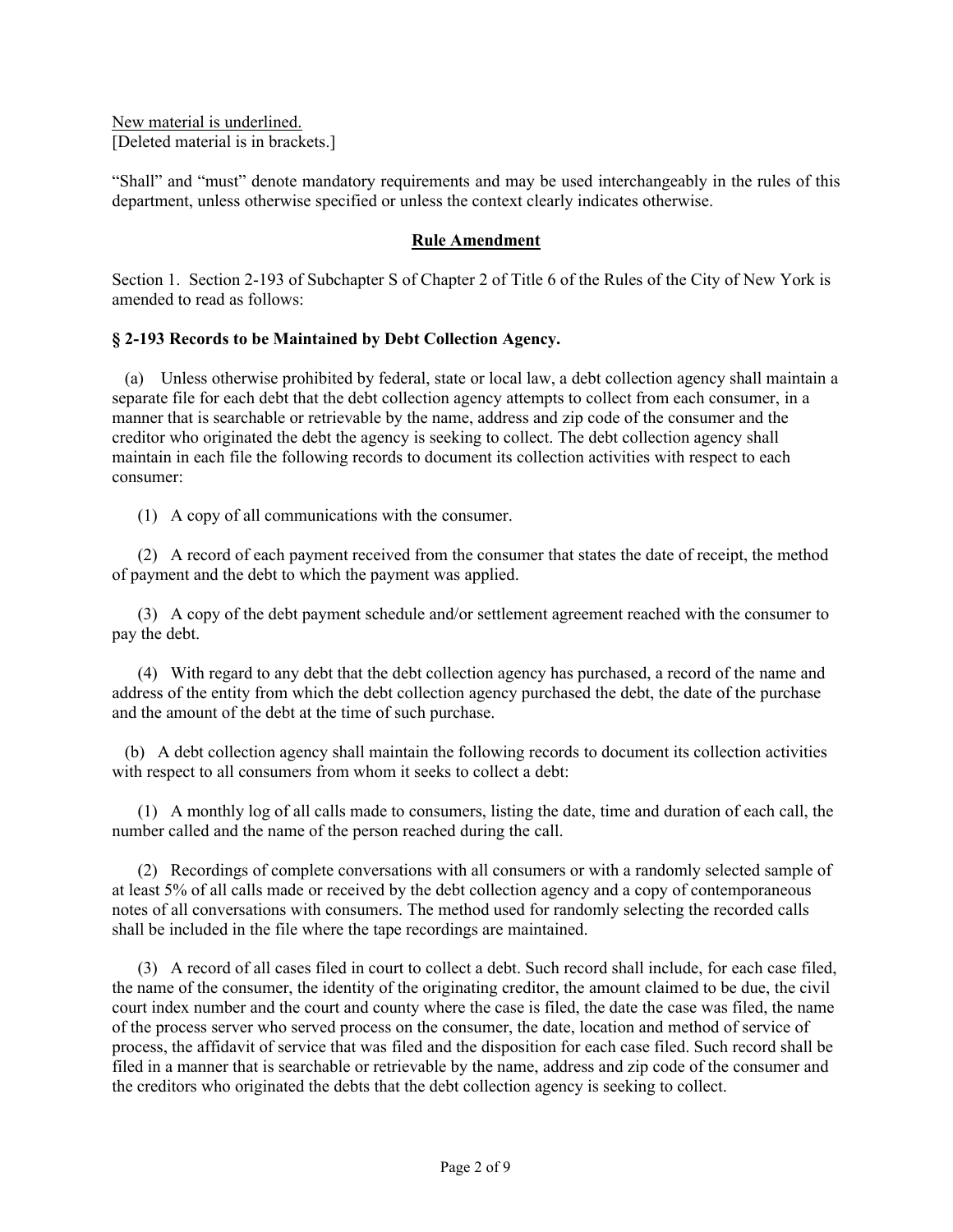(4) The original copy of each contract with a process server for the service of process, and copies of all documents involving traverse hearings relating to cases filed by or on behalf of the debt collection agency. Such records should be filed in a manner that is searchable by the name of the process server.

 (5) A record indicating the language preference of the consumer, except where the debt collector is not aware of such preference despite reasonable attempts to obtain it.

 (c) A debt collection agency shall maintain the following records relating to its operations and practices:

 (1) A copy of all actions, proceedings or investigations by government agencies that resulted in the revocation or suspension of a license, the imposition of fines or restitution, a voluntary settlement, a court order, a criminal guilty plea or a conviction.

 (2) A copy of all policies, training manuals and guides for employees or agents that direct, describe, suggest or promote how a collector is to interact with consumers in the course of seeking to collect a debt.

 (3) An annual report, in a form made publicly available on the Department's website, identifying, by language, (i) the number of consumer accounts on which an employee collected or attempted to collect a debt owed or due or asserted to be owed or due in a language other than English; and (ii) the number of employees that collected or attempted to collect on such accounts in a language other than English.

 (d) The records required to be maintained pursuant to this section shall be retained for six years from the date the record was created by the debt collection agency, a document was obtained or received by the debt collection agency, a document was filed in a court action by the debt collection agency, or a training manual or employee guide was superseded, except that recordings of conversations with consumers shall be retained for one year after the date of the last conversation recorded on each completed recording tape.

§ 2. Subdivisions (d), (e), and (f) of Section 5-77 of Part 6 of Subchapter A of Chapter 5 of Title 6 of the Rules of the City of New York are amended, and a new Subdivision (h) is added, to read as follows:

 (d) False or misleading representations. A debt collector, in connection with the collection of a debt, shall not make any false, deceptive, or misleading representation. Such representations include:

 (1) the false representation or implication that the debt collector is vouched for, bonded by, or affiliated with the United States or any State, including the use of any badge, uniform or facsimile thereof;

 (2) the false representation or implication that any individual is an attorney or any communication is from an attorney;

 (3) the representation or implication that nonpayment of any debt will result in the arrest or imprisonment of any person or the seizure, garnishment, attachment, or sale of any property or wages of any person unless such action is lawful and the debt collector or creditor intends to pursue such action;

(4) the threat to take any action that cannot legally be taken or that is not intended to be taken;

 (5) the false representation or implication that a sale, referral, or other transfer of any interest in a debt shall cause the consumer to: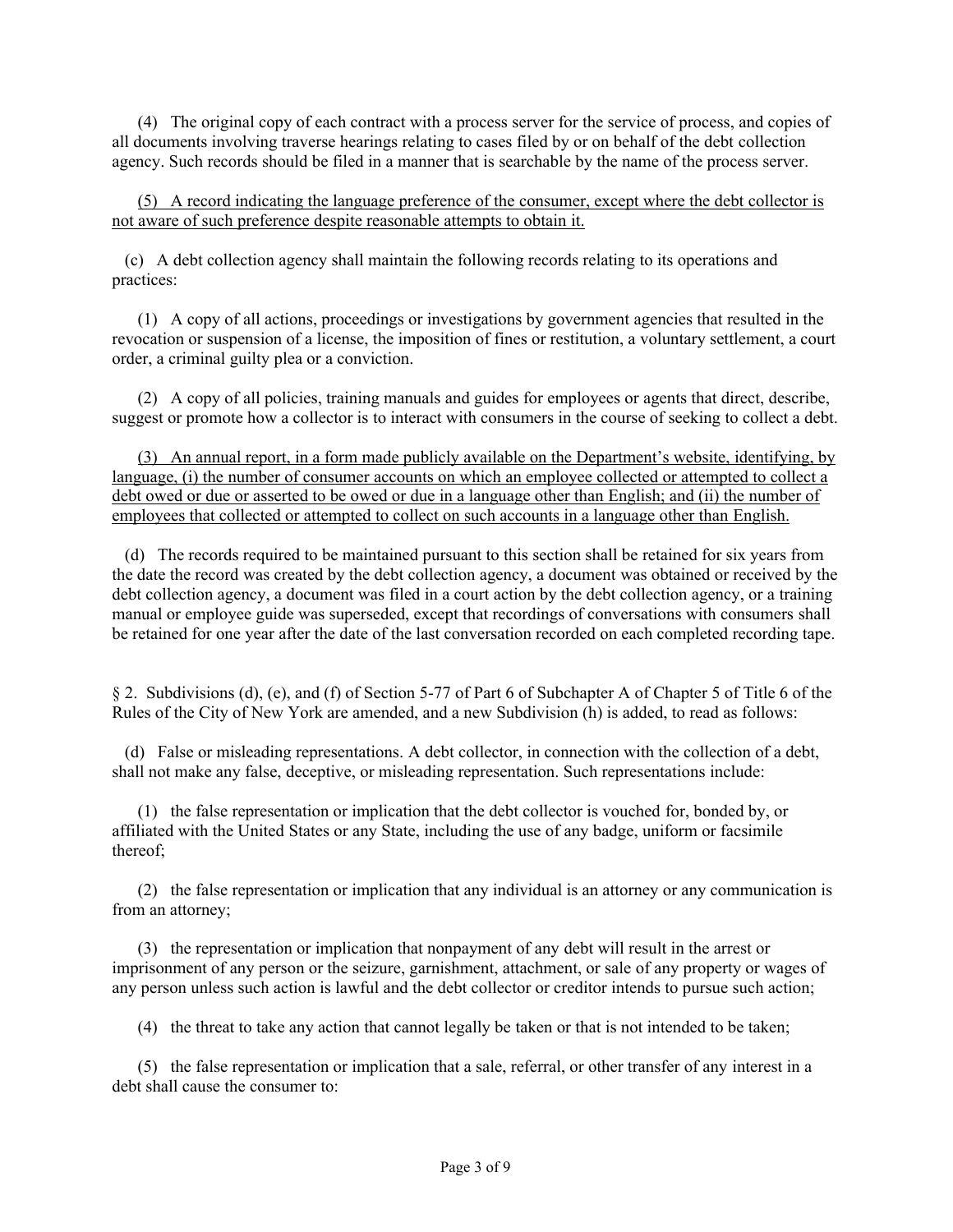- (i) lose any claim or defense to payment of the debt; or
- (ii) become subject to any practice prohibited by this part;

 (6) the false representation of implication made in order to disgrace the consumer that the consumer committed any crime or other conduct;

 (7) the false representation or implication that accounts have been turned over to innocent purchasers for value;

(8) the false representation or implication that documents are legal process;

 (9) the false representation or implication that documents are not legal process forms or do not require action by the consumer;

 (10) the false representation or implication that a debt collector operates or is employed by a consumer reporting agency as defined by 15 U.S.C. § 1681a(f);

 (11) the use [of]or distribution of any written communication which simulates or is falsely represented to be a document authorized, issued, or approved by any court, official, or agency of the United States or any State, or which creates a false impression as to its source, authorization, or approval;

 (12) the use of any false representation or deceptive means to collect or attempt to collect any debt or to obtain information concerning a consumer;

 (13) the use of any business, company, or organization name other than the true name of the debt collector's business, company, or organization, unless the general public knows the debt collector's business, company or organization by another name and to use the true name would be confusing;

 (14) after institution of debt collection procedures, the false representation of the character, amount or legal status of any debt, or any services rendered or compensation which may be lawfully received by any debt collector for the collection of a debt, except that the employer of a debt collector may not be held liable in any action brought under this provision if the employer shows by a preponderance of the evidence that the violation was not intentional and occurred despite the maintenance of procedures reasonably adapted to avoid any such violation;

(15) except as otherwise provided under 6 RCNY  $\S$  5-77(a) and except for any communication which is required by law or chosen from among alternatives of which one is required by law, the failure to disclose clearly in all communications made to collect a debt or to obtain information about a consumer, that the debt collector is attempting to collect a debt and that any information obtained will be used for that purpose;

 (16) the use of any name that is not the debt collector's actual name; provided that a debt collector may use a name other than his actual name if he or she uses only that name in communications with respect to a debt and if the debt collector's employer has the name on file so that the true identity of the debt collector can be ascertained; [or]

 (17) any conduct proscribed by New York General Business Law §§ 601(1), (3), (5), (7), (8), or  $(9)$ [.];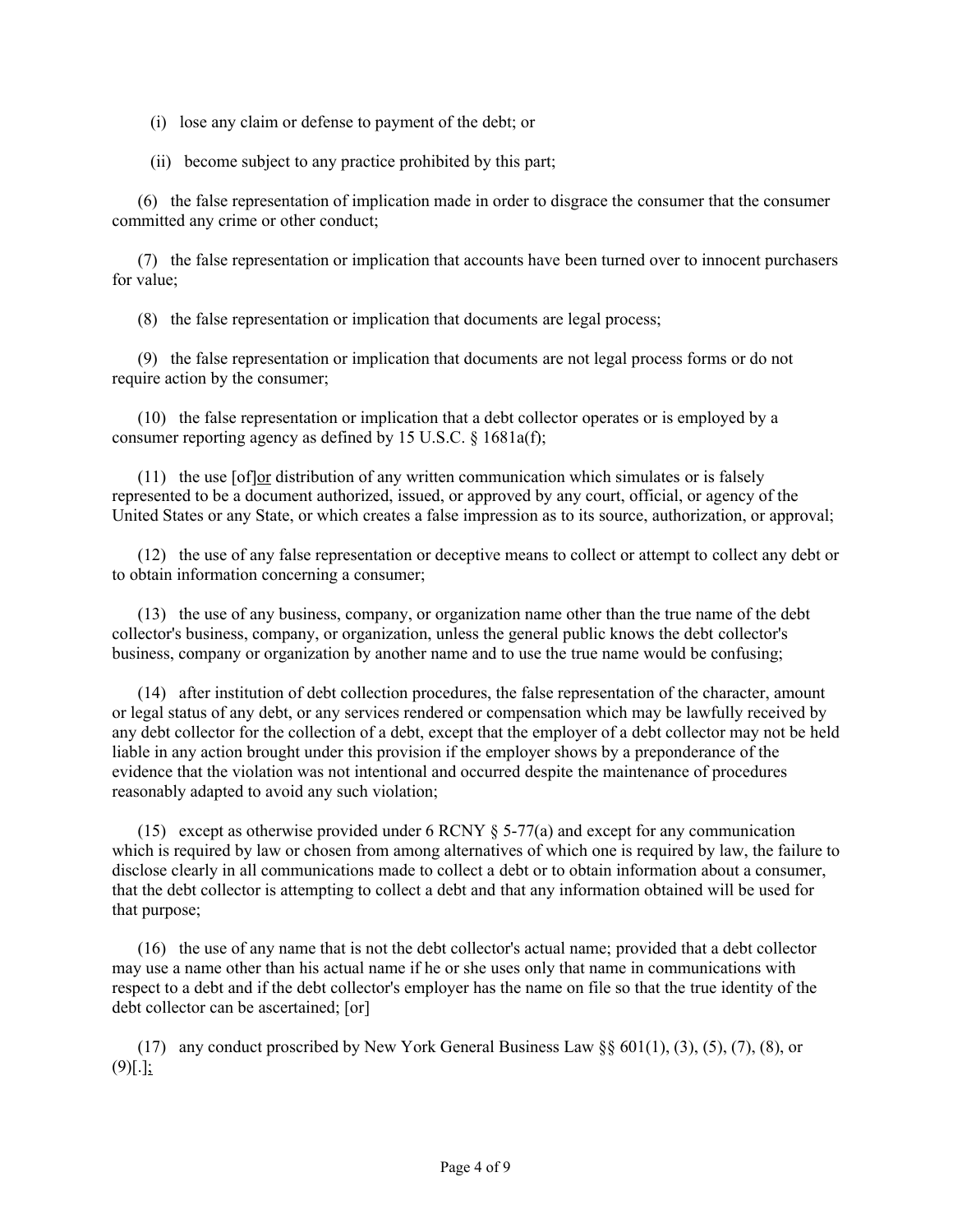(18) the false, inaccurate, or partial translation of any communication when the debt collector provides translation services; or

 (19) the false representation or omission of a consumer's language preference when returning, selling or referring for litigation any consumer account, where the debt collector is aware of such preference.

 (e) Unfair practices. A debt collector may not use any unfair or unconscionable means to collect or attempt to collect a debt. Such conduct includes:

 (1) the collection of any amount (including any interest, fee, charge, or expense incidental to the principal obligation) unless such amount is expressly authorized by the agreement creating the debt or permitted by law;

 (2) the solicitation or use by a debt collector of any postdated check or other postdated payment instrument for the purpose of threatening or instituting criminal prosecution;

 (3) causing charges to be made to any person for communications by misrepresentation of the true purpose of the communication. Such charges include collect telephone calls and telegram fees;

 (4) taking or threatening to take any nonjudicial action to effect dispossession or disablement of property if:

(i) there is no present right to possession of the property claimed as collateral;

(ii) there is no present intention to take possession of the property; or

(iii) the property is exempt by law from such dispossession or disablement;

 (5) after institution of debt collection procedures, when communicating with a consumer by use of the mails or telegram, using any language or symbol other than the debt collector's address on any envelope, or using any language or symbol that indicates the debt collector is in the debt collection business or that the communication relates to the collection of a debt on a postcard, except that a debt collector may use his or her business name or the name of a department within his or her organization as long as any name used does not connote debt collection;

 (6) after institution of debt collection procedures, communicating with a consumer regarding a debt without identifying himself or herself and his or her employer or communicating in writing with a consumer regarding a debt without identifying himself or herself by name and address and in accordance with 6 RCNY  $\S$  5-77(e)(5); or

 (7) after institution of debt collection procedures, if a consumer owes multiple debts of which any one or portion of one is disputed, and the consumer makes a single payment with respect to such debts:

(i) applying a payment to a disputed portion of any debt; or

 (ii) unless otherwise provided by law or contract, failing to apply such payments in accordance with the consumer's instructions accompanying payment. If payment is made by mail, the consumer's instructions must be written. Any communication by a creditor made pursuant to 6 RCNY  $\S$  5-77(e)(7)(ii) shall not be deemed communication for the purpose of 6 RCNY  $\S$  5-77(b)(1)(iv). The employer of a debt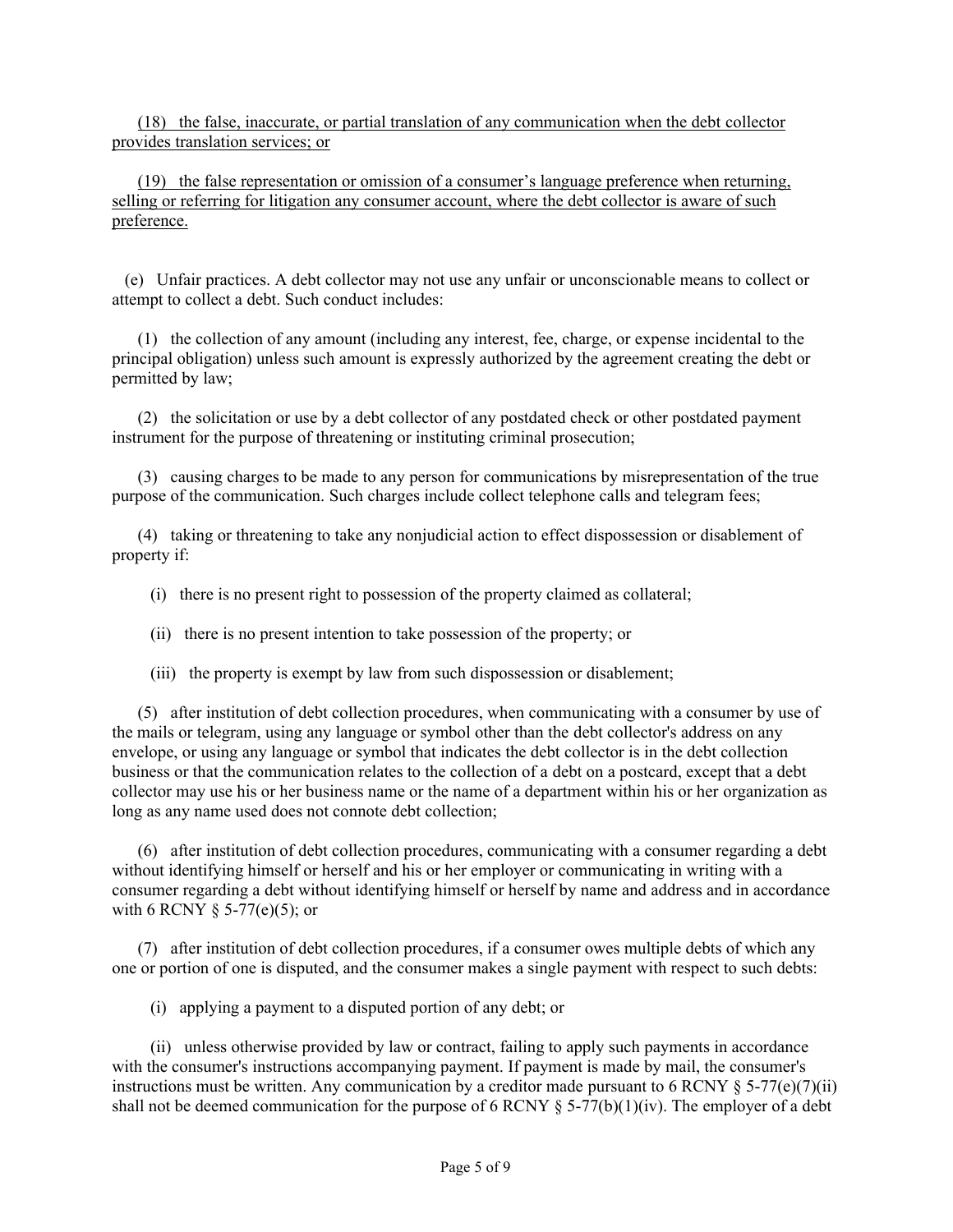collector may not be held liable in any action brought under 6 RCNY  $\S$  5-77(e)(7) if the employer shows by a preponderance of the evidence that the violation was not intentional and resulted despite maintenance of procedures reasonably adapted to avoid any such violation; [or]

(8) engaging in any conduct prohibited by New York General Business Law  $\S$  601(2) or (4)[.]; or

 (9) after institution of debt collection procedures, collecting or attempting to collect a debt without first requesting and recording the language preference of such consumer.

# (f) Validation of debts.

 (1) Upon acceleration of the unpaid balance of the debt or demand for the full balance due, the following validation procedures shall be followed by debt collectors who are creditors or who are employed by creditors as defined by 15 U.S.C. § 1602(f) [Truth in Lending Act]; but who are not required to comply with 15 U.S.C. § 1637(a)(8) [;Fair Credit Billing Act];, and who do not provide consumers with an opportunity to dispute the debt which is substantially the same as that outlined in 15 U.S.C. § 1637(a)(8) and regulations promulgated thereunder: Within five days of any further attempt by the creditor itself to collect the debt, it shall send the customer a written notice containing:

(i) the amount of the debt;

 (ii) a statement that unless the consumer, within thirty days after receipt of the notice, disputes the validity of the debt, or any portion thereof, the debt will be assumed valid by the debt collector;

 (iii) a statement that, if the consumer notifies the debt collector in writing within the thirty-day period at the address designated by the debt collector in the notice, that the debt, or any portion thereof is disputed, the debt collector shall either:

 (A) make appropriate corrections in the account and transmit to the consumer notification of such corrections and an explanation of any change and, if the consumer so requests, copies of documentary evidence of the consumer's indebtedness; or

 (B) send a written explanation or clarification to the consumer, after having conducted an investigation, setting forth to the extent applicable the reason why the creditor believes the account of the consumer was correctly shown in the written notice required by 6 RCNY  $\S$  5-77(f)(1) and, upon the consumer's request, provide copies of documentary evidence of the consumer's indebtedness. In the case of a billing error where the consumer alleges that the creditor's billing statement reflects goods not delivered in accordance with the agreement made at the time of the transaction, a creditor may not construe such amount to be correctly shown unless it determines that such goods were actually delivered, mailed, or otherwise sent to the consumer and provides the consumer with a statement of such determination.

 (iv) if the debt collector is not the original creditor, a statement that, upon the consumer's written request within the thirty-day period, sent to the address designated by the debt collector in the notice, the debt collector will provide the consumer with the name and address of the original creditor;

 (v) an address to which the consumer should send any writing which disputes the validity of the debt or any portion thereof or any writing requesting the name and address of the original creditor.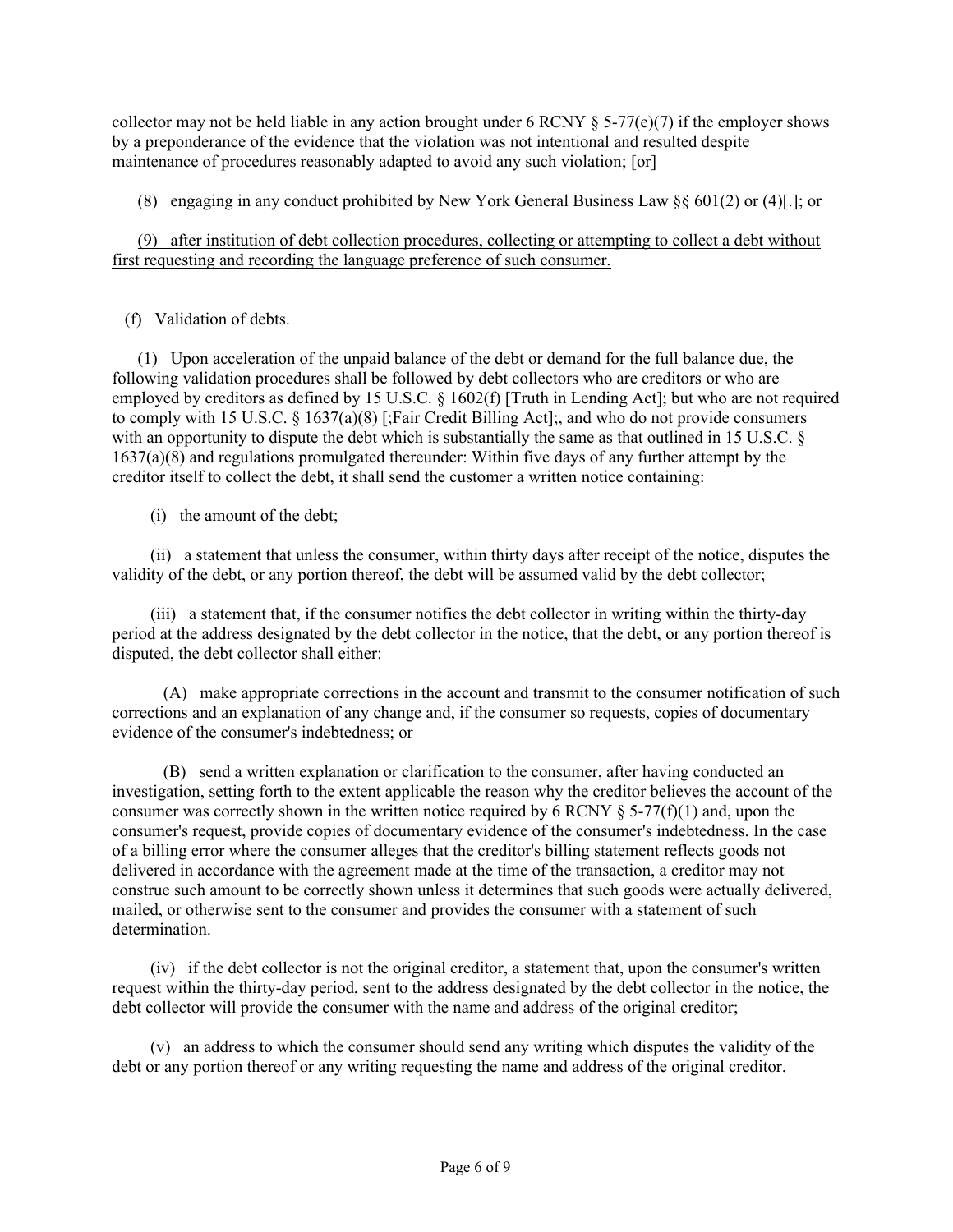(2) Within five days after the initial communication with a consumer in connection with the collection of any debt, a debt collector who is not a creditor and not employed by a creditor shall, unless the following information is contained in an initial written communication, or the consumer has paid the debt, send the consumer a written notice containing:

(i) the amount of the debt;

(ii) the name of the creditor to whom the debt is owed;

 (iii) a statement that unless the consumer, within thirty days after receipt of the notice, disputes the validity of the debt, or any portion thereof, the debt will be assumed to be valid by the debt collector;

 (iv) a statement that if the consumer notifies the debt collector in writing within the thirty-day period at the address designated by the debt collector in the notice that the debt, or any portion thereof, is disputed, the debt collector will obtain verification of the debt or a copy of a judgment against the consumer and a copy of such verification or judgment will be mailed to the consumer by the debt collector;

 (v) a statement that, upon the consumer's written request within the thirty-day period sent to the address designated by the debt collector in the notice, the debt collector will provide the consumer with the name and address of the original creditor, if different from the current creditor; [and]

 (vi) an address to which the consumer should send any writing which disputes the validity of the debt or any portion thereof or any writing requesting the name and address of the original creditor[.];

 (vii) a statement informing the consumer of any language access services available, including whether the consumer may obtain from the debt collector a translation of any communication into a language other than English; and

 (viii) a statement that a translation and description of commonly-used debt collection terms is available in multiple languages on the Department's website, www.nyc.gov/dca.

(3) If, pursuant to 6 RCNY §§ 5-77(f)(1) or 5-77(f)(2) of this Regulation the consumer notifies the debt collector in writing within the thirty-day period that the debt, or any portion thereof, is disputed, or that the consumer requests the name and address of the original creditor, the debt collector shall not attempt to collect the amount in dispute until the debt collector obtains and mails to the consumer verification of the debt or a copy of the judgment or the name and address of the original creditor. The debt collector shall maintain for one year from the date the notice was mailed, records containing documentation of the date such notice was mailed, the date the response, if any, was received and any action taken following such response.

(4) The failure of a consumer to dispute the validity of a debt under 6 RCNY § 5-77(f) shall not be construed by any court as an admission of liability by the consumer.

 (h) *Public Websites.* Any debt collector that maintains a website accessible to the public must clearly and conspicuously disclose on such website:

 (1) a statement informing the consumer of any language access services available, including whether the consumer may obtain from the debt collector a translation of any communication into a language other than English; and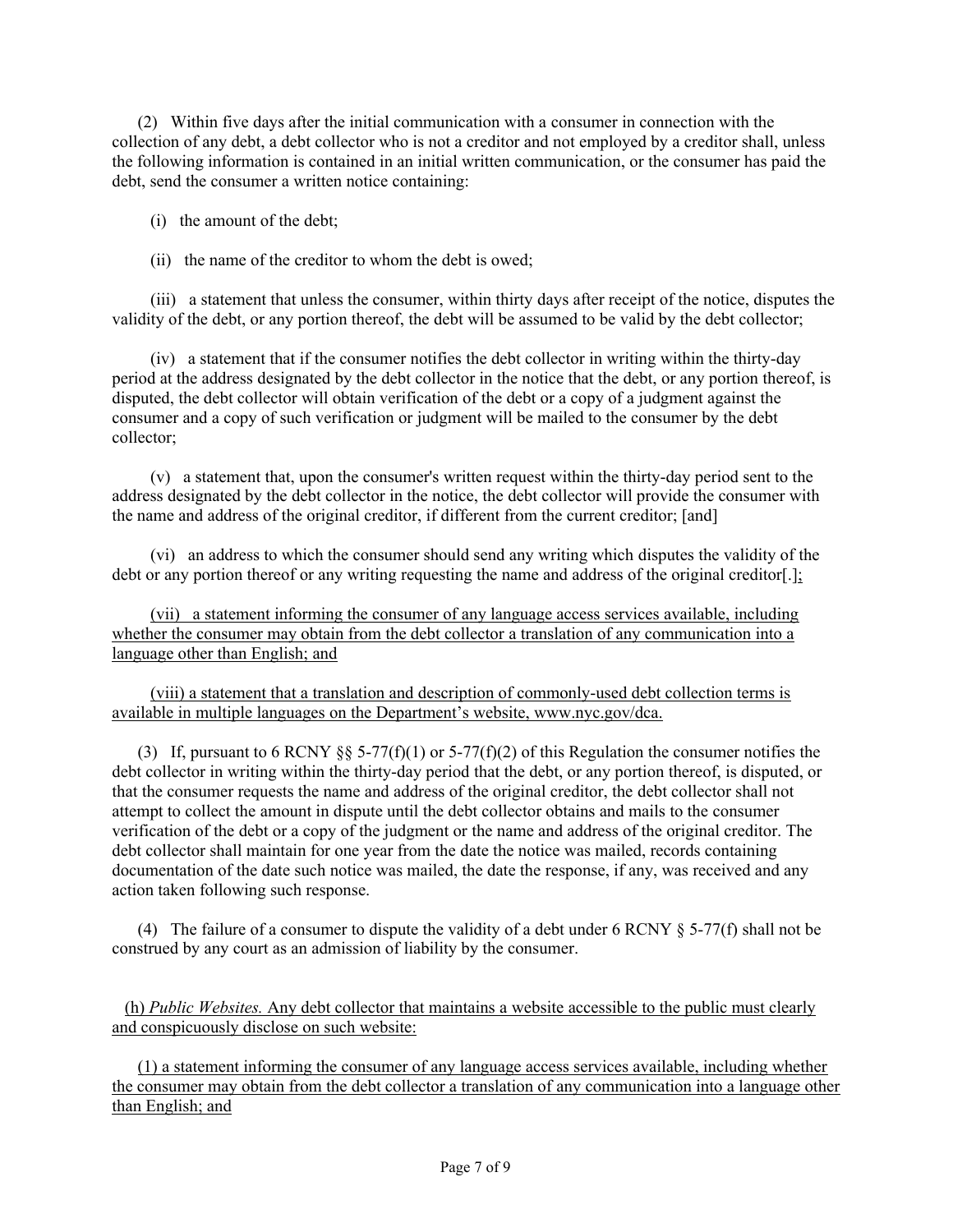(2) a statement that a translation and description of commonly-used debt collection terms is available in multiple languages on the Department's website, www.nyc.gov/dca.

§ 3. Section 6-62 of subchapter B of chapter 6 of title 6 of the Rules of the City of New York is amended to read as follows:

All citations are to Title 20 of the Administrative Code of the City of New York or Title 6 of the Rules of the City of New York.

Unless otherwise specified, the penalties set forth for each section of law or rule shall also apply to all subdivisions, paragraphs, subparagraphs, clauses, items, or any other provision contained therein. Each subdivision, paragraph, subparagraph, clause, item, or other provision charged in the Notice of Violation shall constitute a separate violation of the law or rule.

Unless otherwise specified by law, a second or third or subsequent violation means a violation by the same respondent, whether by pleading guilty, being found guilty in a decision, or entering into a settlement agreement for violating the same provision of law or rule, within two years of the prior violation(s).

In certain cases, the Department may ask for license suspension or revocation, as permitted by statute. If a respondent is found in violation of multiple provisions that require a suspension period, the suspension periods shall run concurrently.

| <b>Citation</b>                       | <b>Violation Description</b>                                                                                                                    | <b>First</b><br><b>Violation</b>                                       | <b>First Default</b>                                                     | <b>Second</b><br>Violation                                             | <b>Second</b><br><b>Default</b>                                          | <b>Third and</b><br>Subsequent<br><b>Violation</b> | Third and<br>Subsequent<br>Default                                                         |
|---------------------------------------|-------------------------------------------------------------------------------------------------------------------------------------------------|------------------------------------------------------------------------|--------------------------------------------------------------------------|------------------------------------------------------------------------|--------------------------------------------------------------------------|----------------------------------------------------|--------------------------------------------------------------------------------------------|
| Admin Code<br>$$20-490$               | Acting as a debt collection<br>agency without a DCA<br>license                                                                                  | \$750, plus<br>$$100$ per day<br>& \$100 per<br>instance of<br>contact | \$1,000, plus<br>\$100 per day,<br>& \$100 per<br>instance of<br>contact | \$900, plus<br>\$100 per day,<br>& \$100 per<br>instance of<br>contact | \$1,000, plus<br>\$100 per day,<br>& \$100 per<br>instance of<br>contact | per day, & \$100<br>per instance of<br>contact     | \$1,000, plus \$100 \\$1,000, plus \$100<br>per day, & \$100<br>per instance of<br>contact |
| $§ 20-$<br>493.1(a)(i)                | Admin Code Failure to provide a call back<br>number answered by a natural \$750<br>person                                                       |                                                                        | \$1,000                                                                  | \$900                                                                  | \$1,000                                                                  | \$1,000                                            | \$1,000                                                                                    |
| Admin Code<br>$§ 20-$<br>493.1(a)(ii) | Failure to provide the name<br>of the debt collection agency                                                                                    | \$750                                                                  | \$1,000                                                                  | \$900                                                                  | \$1,000                                                                  | \$1,000                                            | \$1,000                                                                                    |
| $§ 20-$<br>493.1(a)(iii)              | Admin Code Failure to provide the<br>originating creditor of the<br>debt                                                                        | \$750                                                                  | \$1,000                                                                  | \$900                                                                  | \$1,000                                                                  | \$1,000                                            | \$1,000                                                                                    |
| Admin Code<br>$§ 20-$<br>493.1(a)(iv) | Failure to provide the name<br>of the person to call back                                                                                       | \$750                                                                  | \$1,000                                                                  | \$900                                                                  | \$1,000                                                                  | \$1,000                                            | \$1,000                                                                                    |
| $§$ 20-<br>493.1(a)(v)                | Admin Code Failure to provide the amount<br>of the debt at the time of<br>communication                                                         | \$750                                                                  | \$1,000                                                                  | \$900                                                                  | \$1,000                                                                  | \$1,000                                            | \$1,000                                                                                    |
| Admin Code<br>$§ 20-$<br>493.1(b)     | Failure to provide written<br>confirmation to the consumer<br>within 5 business days of any<br>debt payment schedule or<br>settlement agreement | \$750                                                                  | \$1,000                                                                  | \$900                                                                  | \$1,000                                                                  | \$1,000                                            | \$1,000                                                                                    |
| $\S$ 20-                              | Admin Code Attempting to collect or<br>contact a consumer about a                                                                               | \$750                                                                  | \$1,000                                                                  | \$900                                                                  | \$1,000                                                                  | \$1,000                                            | \$1,000                                                                                    |